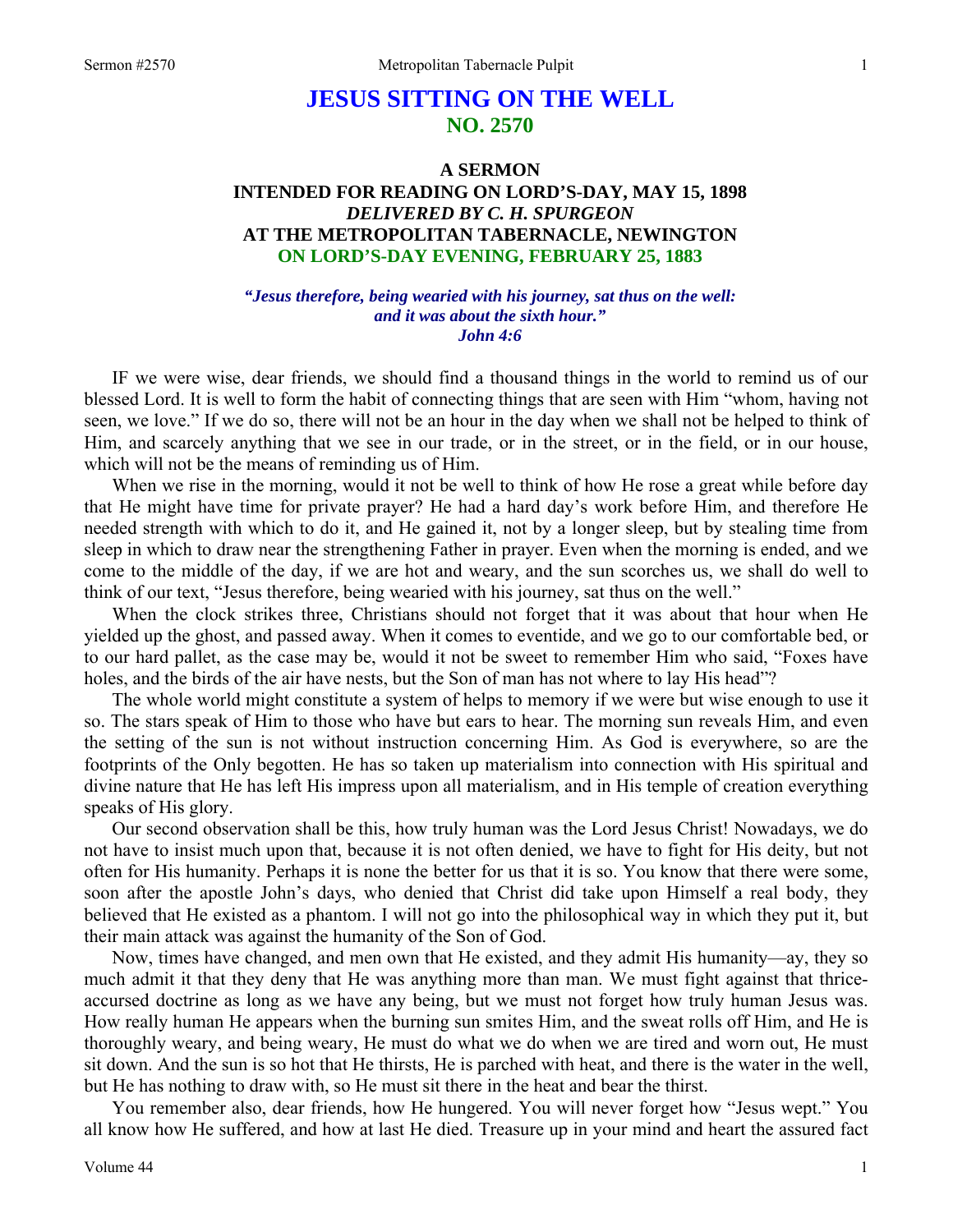that Christ was most really and truly man, and though the Godhead was most mysteriously united to His manhood, yet He was none the less completely and intensely man. Because He was perfectly and supremely God, His Godhead did not take away from Him His power to suffer and to be wearied.

It seems rather singular, but it is worthy of notice that our Lord appears to have been more weary than His disciples were, for they had gone away into the city to buy meat, I suppose that He might have gone with them if He had not been more fatigued than they were. He was quite worn out, and thoroughly weary, and so*,* while they went into Sychar to purchase provisions, He sat down on the well. I take it that in all probability, the reason is this—He had mental weariness associated with His bodily fatigue, and when the two things come together, they make a man wearied indeed.

I know that there are some who fancy that, to think and to care for others, to preach and to teach, is not much of work. Well, my dear brother, I can assure you that you may keep on working much longer with your arm than you can with your brain, and I am speaking from experience when I say that careful thought, and great anxiety to do good, bring much wear and tear with them to a man's whole constitution. And if the life is taken out of a man in two ways at once—by fatigue of body and by fatigue of mind too, then you will see that such a man will necessarily be the first to give way.

The disciples had little to do but to follow implicitly as their Master led them. He had to be the Leader, and upon the leader comes the strain and stress of thought and care. No man knows what the cares were that agitated the great heart of Christ. Surely, in one sense, He never rested. He was constantly thinking, not only of the twelve, but of all those who were with Him, and not merely of them, but it was as He said in His great intercessory prayer, "Neither pray I for these alone, but for them also which shall believe on me through their word."

All believers had a share in His thoughts of love even then, for He was bent upon no less a mission than the salvation of a countless number who shall be His in the day of His appearing. His mind and heart were always at work. That busy brain of His was never still, so I do not wonder that though the disciples could go into the city to buy meat, their Master could not go, but He must sit down on the well. "Jesus therefore, being wearied with his journey, sat *thus* on the well"—that is, in a thoroughly exhausted condition, He sat down as if He could go no further, could do no more, and there it was that the Samaritan woman found Him. How perfectly human all this proves our Lord to have been!

I want you, while we are speaking of that fact, to admire the great self-constraint which our divine Master put upon Himself in bearing weariness, because although He was man, and could be weary, I have also reminded you that He was God, and therefore He could have refreshed Himself if it had been right for Him to do so.

According to the divine order of things, it would not have been right. When our Lord was in the wilderness forty days, He hungered. Why did He not turn the stones into bread? He certainly could have done so, but to do so was evidently quite out of order with Him who had come to be a servant, and to suffer as a man, the devil tempted Him to do it, which proves to us that it would have been wrong for Christ to do it.

But only think, if you and I were hungry, and we could turn stones into bread, would we not do it? If we were weary, and could immediately give ourselves the rest we required, would we not do so? Why, I think, the water would have been glad to leap out of the well to refresh the lips of Him who had created it! That well had been honored by suddenly pouring forth all its liquid refreshment that He might drink and be satisfied, but Jesus never wrought a miracle merely for His own comfort. He felt that His miraculous power was to be used for others, and in His great work, but as for Himself, His humanity must bear its own infirmity, it must support its own trials, so He keeps His hand back from relieving His own necessities.

Oh, I never imagined how strong Christ was till I saw His love hold back His deity! That omnipotence which restrains omnipotence—it cannot be something more than omnipotence, and yet in a sense it must be, the love of Christ restrains the omnipotence of Christ. He might have broken through all the infirmities of manhood, but He must not do so if He is to be perfectly bone of our bone, and flesh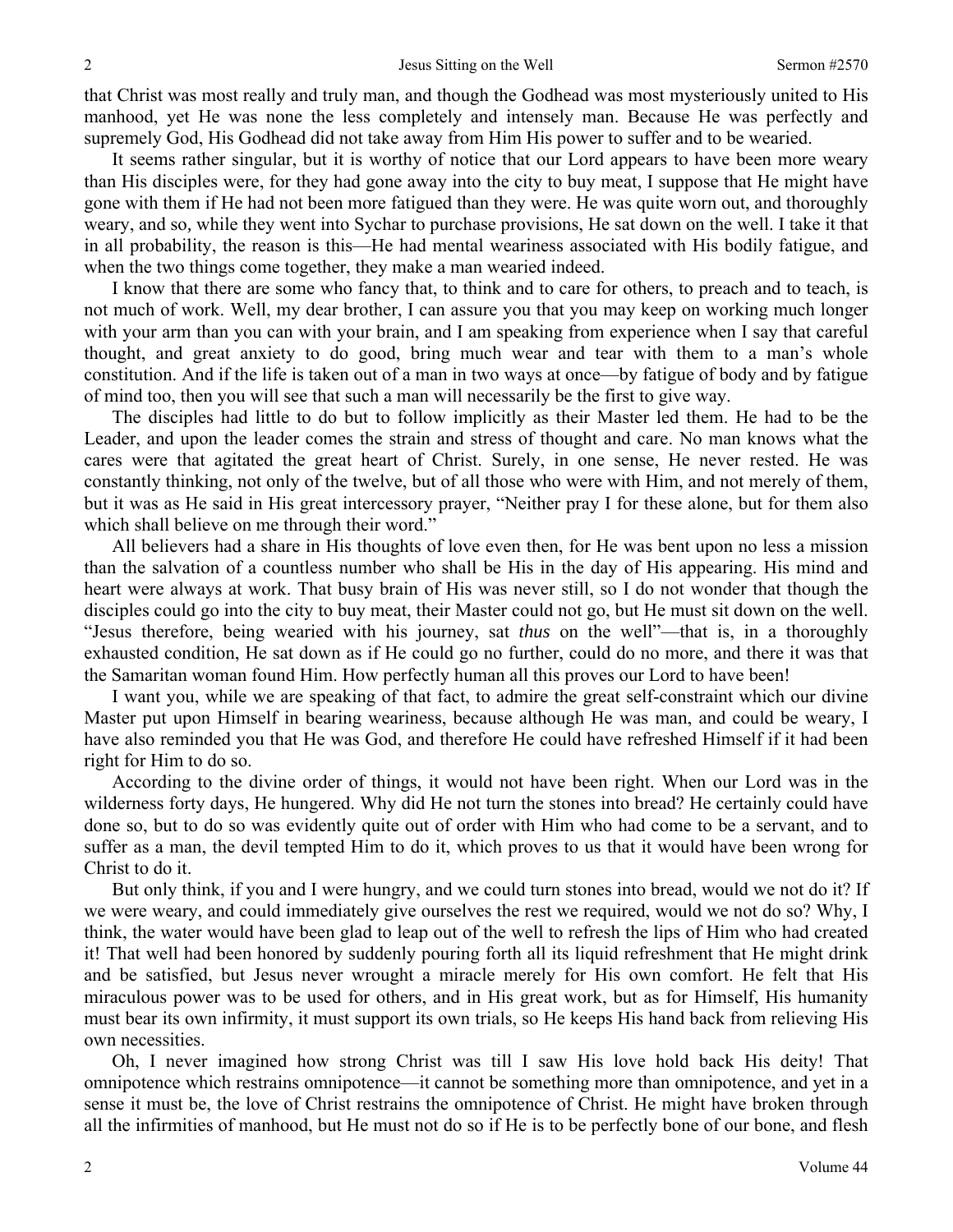of our flesh, and He does not do it. He bears exhaustion, He bears deprivation of comfort, He bears, in fact, the very curse of labor which our father Adam brought upon us, that in the sweat of our brow we should eat our bread, and He bears it still with a magnanimity of condescension which cannot be imitated. It is far beyond our conception, and infinitely beyond our venturing to follow Him, we can only admire and adore. We worship Thee, O Son of God, that for our sins Thou could even deign to be wearied, and to sit thus on the well!

Another thought I put before you, and it is this. Behold the wonderful sympathy of the Lord Jesus Christ with us. You have been for a very long journey, and you are foot-sore, weary, and worn, you could not go a step further. Now Christ, in the days of His flesh, was like you. He knows what is meant by all that heaviness and heat of the foot, that blistering of the sole, that drawing of the sinews, that testing of every muscle, and the next time you go a long tramp, and sit down because you are weary, think to yourself, "He who is at the right hand of God remembers when He felt as I do, and He sympathizes with me in this my present distress."

Or take it to be another case, that your daily work is very hard—and I know that I speak to many who earn their bread with very severe toil and labor, and when the hour at last comes (alas! alas! how late it often is!) when the shop can be closed, or when your work is finished, you are thoroughly done up, you can scarcely crawl up to your bed you feel so weary. It is often so with you, and getting to be oftener so, now that you are growing old, and years are telling upon your once stalwart frame. Well, the next time you sit down, say to yourself, "Jesus, my Lord, You know all about this, and You can pity Your poor servant, and help and comfort me as I have to bear it."

Do you not remember the story about Alexander's soldiers? When they went on long forced marches, they none of them grew weary, because although Alexander had a horse, he never rode. He said, "No, not while one man walks shall Alexander ride." So he tramped side by side with them, and once, when a cup of water was brought for the king, he said, "There is a soldier who looks more faint than I am, pass it over to him," and every man felt strong because of that sympathy.

Now, you who toil, think of Him who is the King eternal, immortal, invisible, the Prince of the kings of the earth, and for your comfort read the text again, "Jesus therefore, being wearied with his journey, sat thus on the well."

Yes, but there are other kinds of toilers beside these. There are holy workers who, I think, ought to have a drink of water out of this well. You try and speak for Christ, or you go about and visit, you are very earnest to bring sinners to Jesus, and sometimes you feel as if you could not do any more. You have not succeeded perhaps, and you are disappointed and heart-weary. Well, when you are so, say to yourself, "My Lord knows all about His servant, 'Jesus therefore, being wearied with his journey, sat thus on the well."

Or perhaps, your weariness comes of suffering, the pain is very sharp, you get very little rest, it seems to you as if all night long you had never slept. You steal a little sleep, and when you wake again in the morning, you feel more tired than when you went to bed, and you say to yourself sometimes, "I am so weary and worn, will these pains never end? Is there no release from this my chain? Must I drag it ever with me?" But when you fall back upon the pillow, oh! so weary—and some of us know all about this weariness, for we have many times felt as if we could not even breathe, or lift a finger—remember then that "Jesus being wearied with his journey, sat thus on the well."

Oh, the deep sympathy of Christ! He knows it, not only by having heard of it, and seen it, but by having felt it. Go to Him without any fear, with a childlike confidence that He who has been tried in all points like as we are, and who was Himself compassed with infirmity, is able also to succor us in all times of weariness, and be assured that, if we come to Him, He will give us rest.

I am just getting into my sermon now, all these observations which I have made are only preliminary, but the discourse itself will be a short one.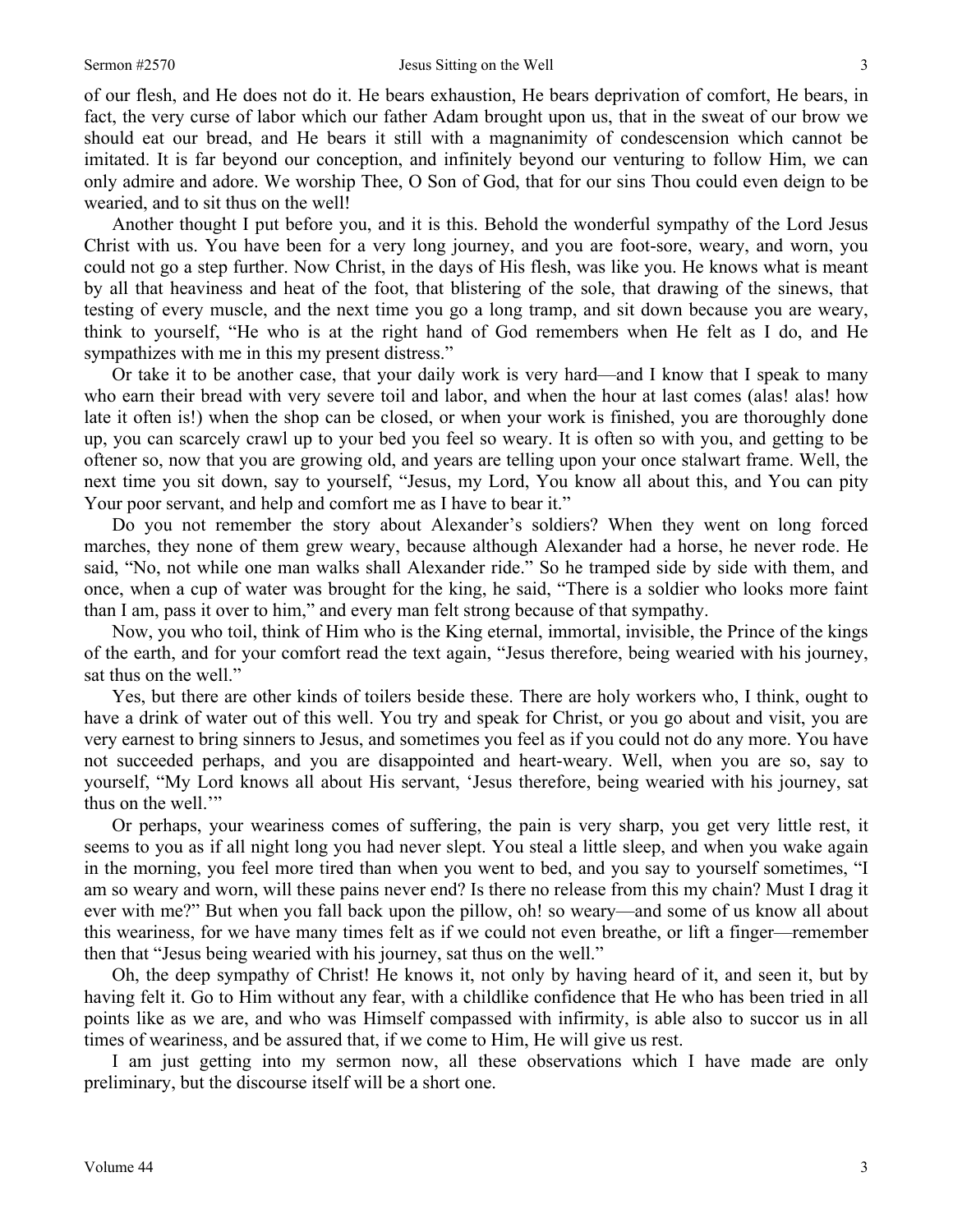First, dear friends, if I have here a weary sinner who longs to find rest, I want *his conscience to paint a picture,* and after his conscience has painted it, I want *his faith to come and study it,* and when that has been done, I want *his gratitude and his love to remove that picture, and to paint another.* 

**I.** First then, I want every conscience here that is awakened, but has never been quieted by the blood of Christ, to PAINT A PICTURE, and that picture is the portrait of a wearied Savior, a Savior wearied by you, worn out by you, wearied, not with His journey, but *wearied with your sin.* 

"Can that be?" someone asks. Yes, the Lord has said it in Isaiah, "Thou hast wearied me with thine iniquities." You have wearied Christ by doing wrong, and doing it again and again, and sinning against conscience and against light. You are wearying my Lord, my loving Lord. In the book of Amos, He says, "I am pressed under you, as a cart is pressed that is full of sheaves." You know how they heap the sheaves on till the wagon creaks and the axle is ready to break, do you treat my Lord like an old wagon, and load on your sins, sheaf upon sheaf, till He can bear no more? He says that it is so with some of you, and I want you to paint the picture of a wearied Christ, wearied with your sin.

Perhaps in the case of some of you, Christ is *wearied with your religion.* "Wearied with our religion?" says one. When you get home, will you read the first chapter of the book of the prophet Isaiah, and you will see there how God declares Himself to be tired of the empty formalism of the people? "Bring no more vain oblations; incense is an abomination unto me; the new moons and sabbaths, the calling of assemblies, I cannot away with; it is iniquity, even the solemn meeting. Your new moons and your appointed feasts my soul hateth: they are a trouble unto me; I am weary to bear them."

It was a weariness unto Him, and if you pray, but do not pray sincerely, my Lord will be tired of hearing your mockery of prayer. If you go to sacraments, or come to public worship, and think that this will save you, my Lord will be weary of you, for it is all a sham. There is a shell, but there is no kernel. You mock Him with the solemn sound upon a thoughtless tongue. You sit as His people sit, and your minds are far away on the mountains of vanity. You hear, you join in the hymn, and listen to the prayer, but there is no true worship, praise, or supplication. I tell you, sirs, my Lord is getting weary of you getting sick and tired of your religion. What a picture! Christ wearied with sin, and wearied with dead religion!

I fear that I might also say that there are some here of whom Christ is *weary because of their broken promises.* When they were sick they said, "We will repent if the Lord will spare our lives." They vowed when they were in danger, that they would turn to Him if He delivered them, but nothing of the kind has happened.

My dear friend, you are still here undecided. Twelve months ago, you would not have believed that another year would have passed, and found you just where you are. The wheels of time are running round swiftly as flames of lightning, but you make no advance whatever, on the contrary, I am afraid that you are going backward, my Lord is getting wearied of your excuses and your puttings off. "Thou hast lied unto me," saith the Lord, and He will not always endure this treatment from you.

With some, my Lord is getting *weary because of their resistance to His Spirit.* Remember that God said of some who rebelled, and vexed His Holy Spirit, "My spirit shall not always strive with man." He shall not always be put to the indignity of striving with men who resist Him, as did their fathers. When holy thoughts arise, you quench them, and you have done this, oh, so long! How many years has this been the case with some of you?

If some persons, whom I know, are provoked for only five minutes, their anger boils over, if they stood to be insulted for half an hour, they would tell it for a miracle. I know some with whom it is "a word and a blow," and often, the blow comes faster than the word, but only think of anyone having lived to provoke God for five years, ten years, twenty years, thirty years, forty years! Shall I go further?

I believe that there are some here who have outdone the Israelites in the wilderness, for they provoked God forty years, but these people have provoked Him fifty, sixty, or even seventy years. My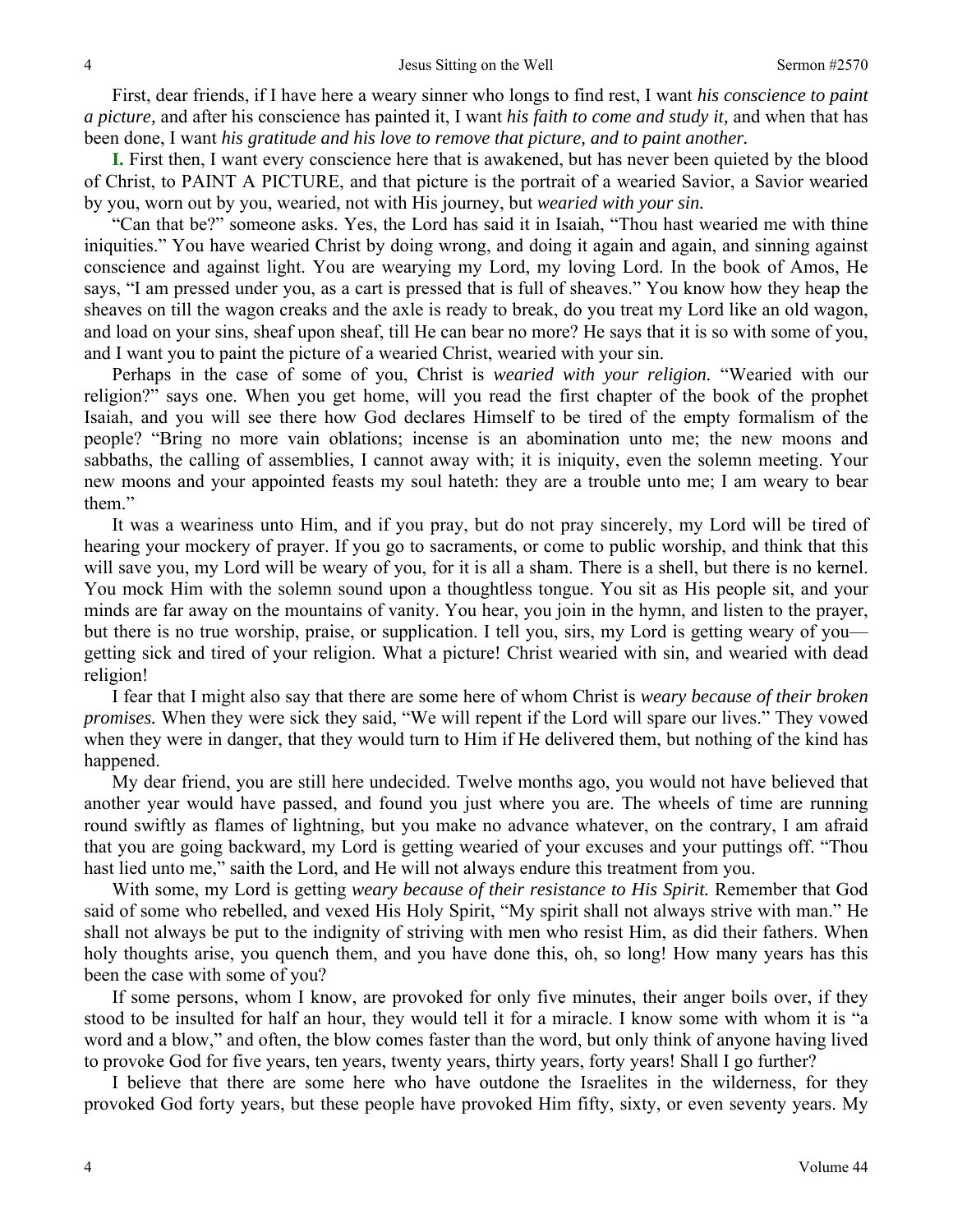Lord is weary! My Lord is weary! You remember, when He grew weary with the Israelites, He lifted His hand to heaven, and swore that they should not enter into His rest.

What was the sin that shut them out? "So then," says the apostle, "they could not enter in because of unbelief." Christ will not always be caviled at, nor have His promises belied, nor His sweet invitations cast behind your backs. He is getting very tired and very weary of you, and I fear that He will one day say, "I will ease me of mine adversaries." Be thankful that He has not said it yet, and turn to Him with true repentance and faith. But there is the picture, and to me it is a very pitiful picture, to see Jesus sitting down by the well of life eternal, wearied by men whom He came to bless.

**II.** Now I want you to STUDY THAT PICTURE of the wearied Christ.

Look closely into it—not merely with the eyes of your conscience, but with the eyes of faith, and if you have not any, I must try to lend you mine. For a few minutes, I must believe for you, in the hope that what I tell you, and know to be true, God the Holy Ghost may enable you to believe too, that you may yourselves spiritually see. Yes, I can see Jesus Christ, very weary, sitting on the well, let me look at Him a while.

I like the picture so, it seems to comfort me as I look at it, for albeit that He is very weary, yet I perceive that *He is waiting.* He sits on the well, for there is a woman coming—a poor fallen woman and He is waiting to bless her. She ought to have been here early in the morning, and it is now twelve o'clock, the sun has reached its zenith, and is shining at its hottest. The woman will be here soon, Jesus is very weary, but He still waits on. Sinner, that is just the attitude of my Lord towards you.

You say you cannot see Him, you have not the eyes of faith, but I can see Him. I remember, when I first saw Him, that He had long been waiting for me. He waits to be gracious, Himself in no hurry, He allows the sinner time, wicked though the spending of that time is on the sinner's part, but Christ himself spends that time in patiently waiting.

I must look again at the picture. As I look, I can see that He is not only waiting, but *He is watching.* I can see that He is turning His eyes toward the city gate. "She will be out very soon," He says to Himself, "she must needs come here, and I know that she is coming." He is not looking round at the scenery, that is not the chief thing to Him just now, He is looking for this poor soul that is coming. Oh, my dear friend, though you have wearied Christ, yet He is still waiting and watching for you! There is many an elect soul that my Lord is spying out over there in the first gallery, or up there in those boxes almost in the roof, or down below in that area, and Jesus is waiting and watching for them.

Now I must look again, for my Lord, though He is very weary, has at last spied out the person for whom He is waiting and watching. Here she comes, and now I perceive *how willing He is.* His heart seems to beat more quickly, His eye is brighter than usual, He is not half so weary as He was.

You may have seen the faint and tired hunter suddenly grow strong when at last, he spies on the crag the chamois he has come to seek, or the fisherman standing wearily in the stream, holding his rod, and ready to go home to his long needed meal, but at last, the salmon begins to pull away at his line, now how strong a man he is! He will go on for an hour at that work, and he will not want to eat or drink. The whole of his being is in the fishing.

So was it with my blessed Master. That woman was coming, and Christ was "all there," as we say. He was ready to speak the right word—a word in season to one who was weary—to speak the word of admonition, or of comfort, or of invitation, and He is "all here" at this moment.

I thought, when I stood here tonight to speak to you, "I am constantly coming to the Tabernacle to talk to this great throng," and something seemed to say to me, "You ought to be glad to have such an opportunity." I thought, "Yes, and I am glad, and I will at my very best preach Christ to them as long as this tongue can move, for it is a delightful privilege to be allowed to tell men about my Master's pardoning love." But oh, if He were here in bodily presence, He would do it so much better than any of us can, for His heart is so much more full of love than our poor hearts are!

He was at the well, waiting, and watching, and willing, and though He was very weary, yet when the woman came to Him, and she believed His message, *He saved her straight away.* A weary Christ is just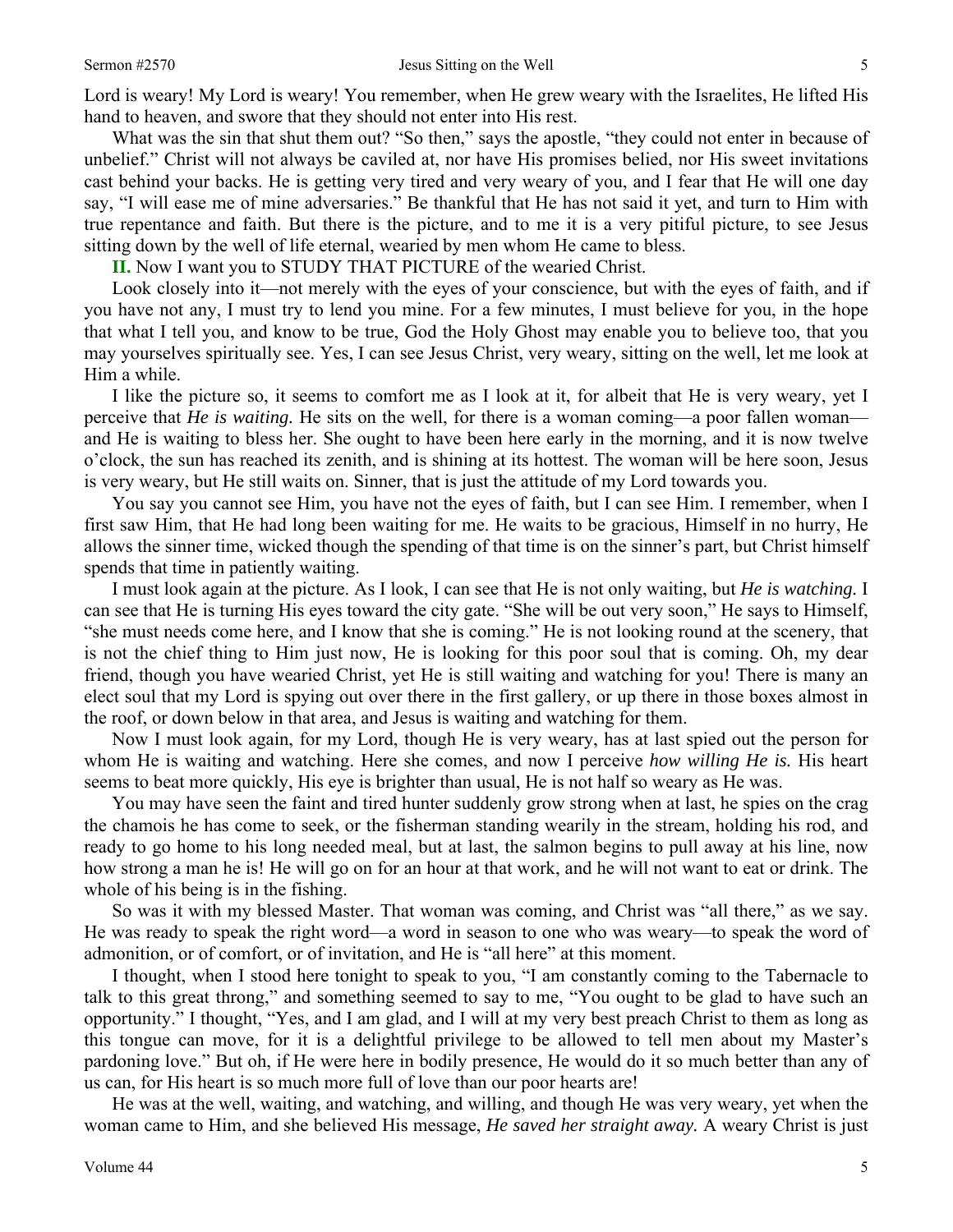in order to save a weary sinner. Though He was tired, yet He could save that great sinner, and now, exalted in the highest heavens, though you have wearied Him with your sins, yet He will blot out those sins even now the moment you put your trust in Him, and even with His weary hand He will wipe away your transgressions. He is, in fact, so weary with your sins that He will put them away, that He and you too, may never be wearied with them any more. He is so sick of your wanderings that He will end them, and receive you into His heart, that you may never wander any more.

This picture looked very sad when I saw it at a distance, and when you saw it with the eyes of your conscience, but oh, if you can put on the blessed glasses of faith, and spy it out as I have tried to describe it, the picture grows very lovely. "Jesus therefore, being wearied with his journey, sat thus on the well"—waiting, and watching, and willing, and able to save—ay, so to save the woman as to make her the means of saving others. And maybe, He will now save you who have wearied Him, and start you at once to bringing others to Him. I shall not be surprised if it is so, I shall be wondering if it does not happen, for we have sought it at His hands, and we expect to have it.

#### **III.** Now I want to ALTER THE PICTURE ON THE CANVAS.

I suppose I have not an artist here who can help me with his brush. I want to take a little out, and put a little in, for the new picture is to be a portrait of the weary Savior, sitting on the well, refreshed by the very sinner who had helped to weary Him. A woman must be put into the picture now, Mr. Painter. There she is, and the Master is saying to her, "Give me a drink." And did she do it? She did not dip her water pot into the well, but did she give Him a drink?

Yes, that she did, I am sure she refreshed Him even more than she would have done by a draught of water, because when the disciples came back to their Master, He said to them, "I have meat to eat that ye know not of," so that He had evidently been refreshed, and how was it done? Why, by that woman! What had she given Him which had so refreshed Him?

Well first, *she had put to Him various inquiries.* She began asking Him a number of questions, and the Lord Jesus Christ is always refreshed when He meets with inquirers. If you only want to know all you can about Christ, that will be some sort of refreshment to Him, for the mass of men pass by Him with indifference, so that He has to say—

# *"Is it nothing to you, all ye that pass by? Is it nothing to you that Jesus should die?"*

I am sure that my Master will be glad if some of you will begin to inquire, as the woman did, "Art thou greater than our father Jacob, which gave us the well?" or "From where, then, hast thou that living water?" I do not mind even if your question is a foolish one, because that will only show the state of mind you are in, and Christ can cure the foolishness, and give you wisdom. Read the New Testament carefully, go down on your knees and say, "Lord, teach me what the meaning of this passage is." You will thus refresh my Master's heart, and I shall expect to see you ere long among the saved.

Next, *this woman refreshed the Savior's heart with prayer,* for when she had asked Him questions, she prayed in her poor way, "Sir, give me this water, that I thirst not, neither come hither to draw." She hardly knew what she said, but as far as she knew anything, she meant to ask Jesus to give her what He had to give.

Dear heart, may the Lord help you to begin to pray even now! The Master's spirit will be wonderfully refreshed by your supplication. He will have a deep draught of cold water from the well when He gets to hear your voice in prayer. "Take with you words," says the prophet Hosea, "and turn to the LORD: say unto him, Take away all iniquity, and receive us graciously." If one poor soul in this Tabernacle, far away at the back there, who cannot see, and perhaps can hardly hear, is moved to pray, "God be merciful to me a sinner," that petition will touch the heart of the Son of God, even on the throne of the highest heavens He will be refreshed, He always is when He hears a sinner pray.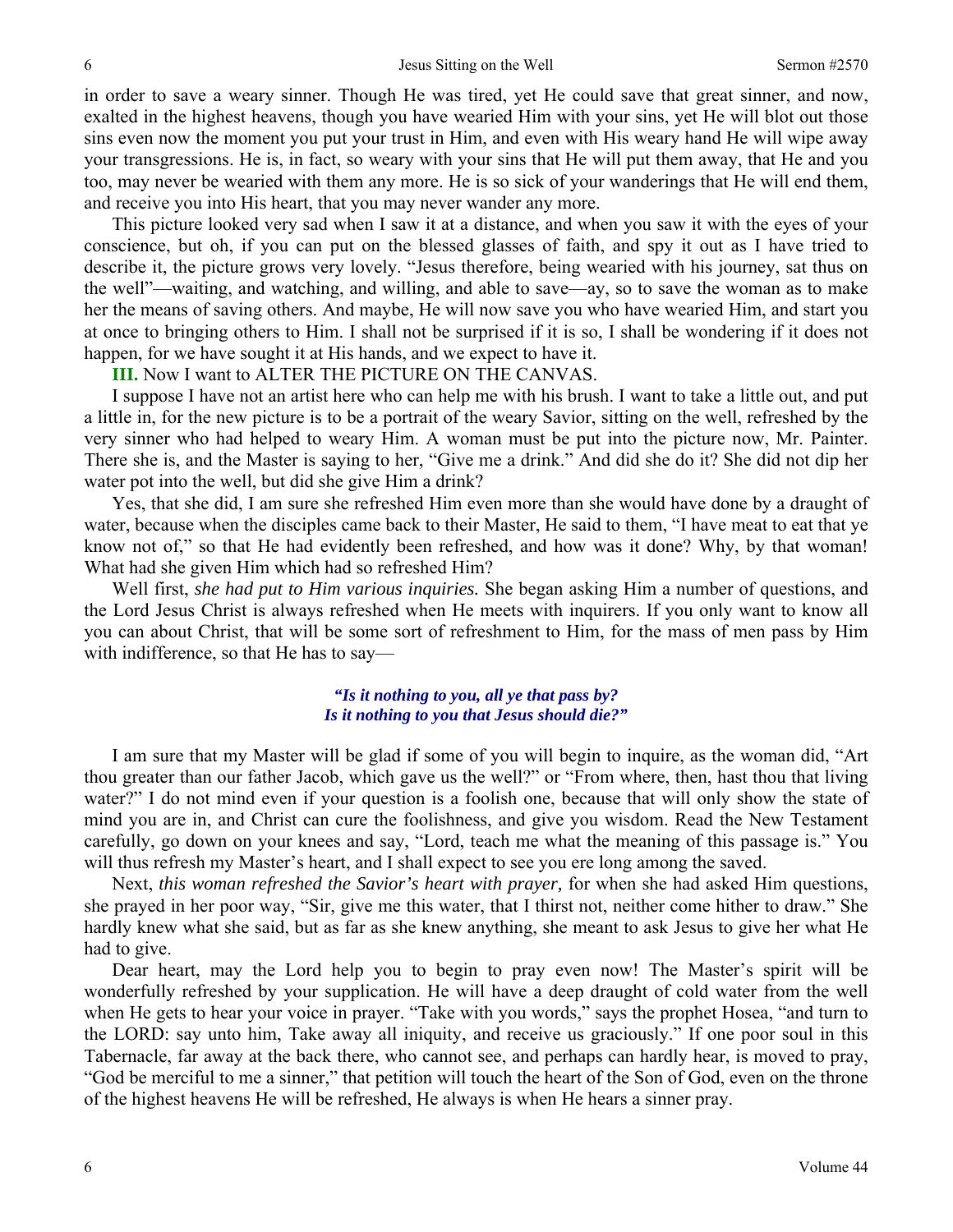But further, this woman not only prayed, but *she confessed her sin.* The confession was not very explicit, but she acknowledged that what the Lord laid to her charge was true. "Sir," she said "I perceive that thou art a prophet," and to the men of the city she said, "Come, see a man which told me all things that ever I did." A hearty confession to God, while it is good for your soul, is good for Christ's soul too, He gets refreshed thereby.

Best of all, *this woman believed in Jesus.* When He said that He was the Christ, she accepted His declaration as true, and therefore she said to the men of the city, "Is not this the Christ?" O my Lord, You will again see of the travail of Your soul, and You will be once more satisfied, if some poor sinner does but receive You! Does not a mother rejoice when after her pangs, she fixes her eyes upon her firstborn child? That is the very picture that Isaiah drew of the Lord Jesus Christ, "He shall see of the travail of his soul, and shall be satisfied."

Oh, to think that you and I can give satisfaction to the heart of Christ for all the anguish that He bore when He poured out His soul unto death! That is no metaphor of mine, it is a Scriptural symbol, I have only given you what the Holy Ghost Himself has said, and oh! dear friends, I do pray that some of you may thus gratify, satisfy, refresh, invigorate, delight, and glorify the Christ who now, though He reigns on high, has never forgotten that He did once sit on the well, and thirst, and while He so thirsted, saved a Samaritan sinner, and found Himself refreshed in the doing of it. God bless you, beloved, and bring you to the Savior, for His name's sake! Amen.

### **EXPOSITION BY C. H. SPURGEON**

### *JOHN 4:1-29*

I have often read this chapter in your hearing, and you have often read it yourselves, but the Word of God is not like the grapes of an earthly vine, which when once trodden are exhausted. You may come to Holy Scripture again and again, it is like an ever-flowing fountain, the more you draw from it, the more you may draw.

# **Verses 1-3.** *When therefore the Lord knew how the Pharisees had heard that Jesus made and baptized more disciples than John, (though Jesus himself baptized not, but his disciples,) he left Judaea, and departed again into Galilee.*

Observe here that our Lord at first shunned conflict with the Pharisees. When He knew that they were jealous of Him, He went away from Judaea to a more remote district, "into Galilee." May He help us always to take that which may be the wiser course in every emergency! He was not guilty of cowardice, that He could not be, for He was the bravest of the brave, and sometimes it will be most courageous on our part to shun a conflict. When you believe it is right to do so, never mind what anybody may say, but do as your Master did on this occasion.

# **4***. And he must needs go through Samaria.*

It is true that it was the nearest way, yet He might have gone round about, but He would not do so, for there were souls in Samaria who were to be blessed by His presence. He had a constraint upon Him, an inward impulse, so that "He must needs go through Samaria." Dear friends, whenever you feel the drawings of the Spirit in any particular direction, do not resist them, but yield yourself entirely to His gracious influence, even as your Lord did.

**5-6.** *Then cometh he to a city of Samaria, which is called Sychar, near to the parcel of ground that Jacob gave to his son Joseph. Now Jacob's well was there. Jesus therefore, being wearied with his journey, sat thus on the well: and it was about the sixth hour.* 

About twelve o'clock, in the middle of the day, at high noon. You will observe, dear friends, that our Lord spoke to Nicodemus at night, but when He was about to talk to a fallen woman alone, He did it in the middle of the day. There is a time for everything, so let those who serve God be careful as to the best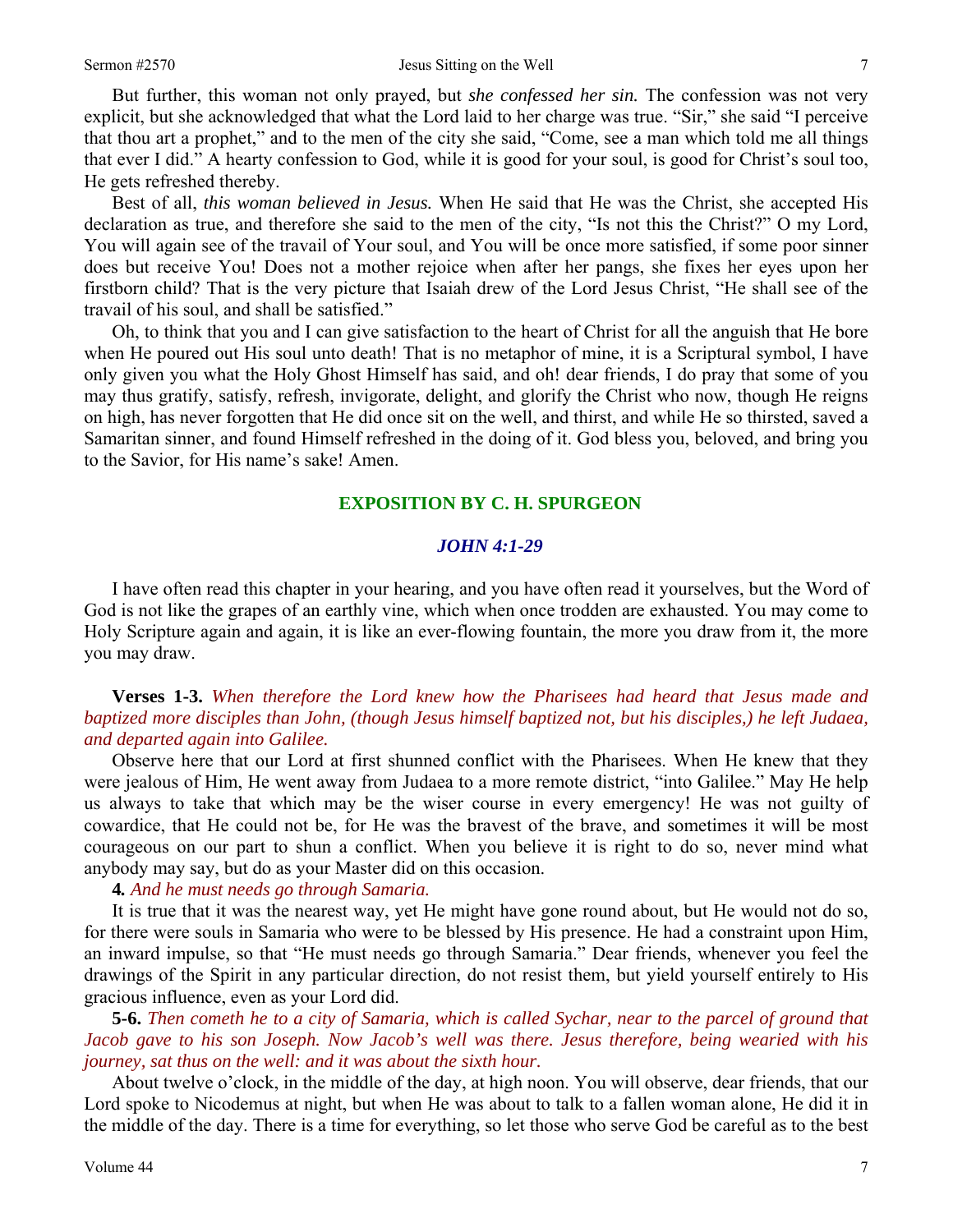time of their service. Our Lord had a tender delicacy about Him which led Him instinctively to do the right thing at the right time.

**7***. There cometh a woman of Samaria to draw water:* 

That was not the usual time for drawing water, women generally went to the well in the morning and in the evening, but this poor fallen creature was not one with whom other women would associate, so she came alone, at the hour when the sun was hottest, and when nobody else would likely to be there.

# **7***. Jesus saith unto her, Give me to drink.*

This was quite a natural way of beginning a conversation, and they will best touch other people's minds and hearts who do not harshly *interject* religion, but who wisely *introduce* it, leading up to it with a holy dexterousness such as our Lord always exhibited. He begins, not with any remarks about the woman's life, or her sin, or even about His great salvation, but with the simple request, "Give me to drink."

# **8-9.** *(For his disciples were gone away unto the city to buy meat.) Then saith the woman of Samaria unto him, How is it that thou, being a Jew, askest drink of me, which am a woman of Samaria? for the Jews have no dealings with the Samaritans.*

But our Lord did not come to maintain these distinctions of race and caste. It is altogether foreign to the spirit of Christianity for nationalities to be despised. We sometimes hear people say of a person, "Oh, he is only So-and-so!" mentioning some nation that happens to be in the background. Christ was cosmopolitan, He loved men of every nation, and tribe, and tongue, and people. To Him, there was neither Jew nor Samaritan, all such distinctions were banished from His mind. The woman might well say what she did, but her words would have sounded strangely out of place from the lips of Christ.

**10-11.** *Jesus answered and said unto her, If thou knewest the gift of God, and who it is that saith to thee, Give me to drink; thou wouldest have asked of him, and he would have given thee living water. The woman saith unto him, Sir, thou hast nothing to draw with, and the well is deep: from whence then hast thou that living water?* 

Holy knowledge is very advantageous, it often is the means of breeding prayer, "If thou knewest…thou wouldest have asked…and he would have given." Therefore, beloved, let us teach the truth to all who come in our way, for it may be that we too, shall meet with many of whom it can be said that, if they know what the gift of God is, they will ask for it, and if they ask for it, Christ will give it to them.

# **12***. Art thou greater than our father Jacob, which gave us the well, and drank thereof himself, and his children, and his cattle?*

Ah, she did not know how infinitely superior Jesus was to Jacob! There could be no comparison between the two. Jesus is the true Father of all Israel, and in that respect He is like Jacob, but He is immeasurably greater than "father Jacob."

**13-14.** *Jesus answered and said unto her, Whoever drinketh of this water shall thirst again: but whosoever drinketh of the water that I shall give him shall never thirst; but the water that I shall give him shall be in him a well of water springing up into everlasting life.* 

Hence he will always be contented. He who has grace in his heart is a happy man, he grows more and more satisfied with the grace as it wells up increasingly in living power in his character and life. Oh, if you have never received that living water, may God give it to you just now! You shall never regret receiving it, but you shall rejoice over it evermore.

**15***. The woman saith unto him, Sir, give me this water, that I thirst not, neither come here to draw.* 

Up till now she has not imbibed a single idea from Christ. The Lord has spoken to her in parables, but she has not seen through the thin veil, so she has missed His meaning. Now He fires another shot, and deals with her in another fashion.

**16-18.** *Jesus saith unto her, Go, call thy husband, and come hither. The woman answered and said, I have no husband. Jesus said unto her, Thou hast well said, I have no husband: for thou hast had five husbands; and he whom thou now hast is not thy husband: in that saidst thou truly.*